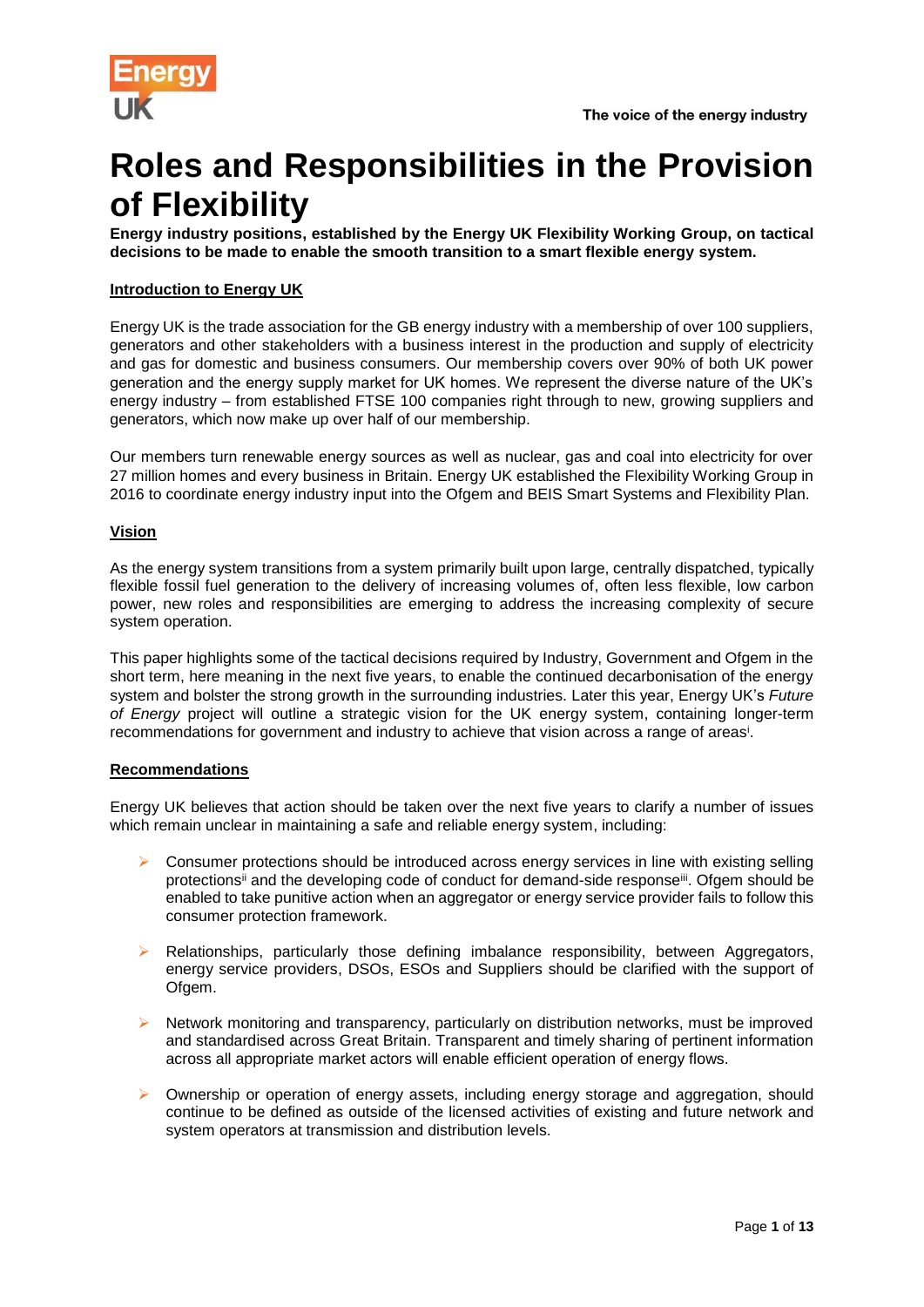

## **Executive Summary**

As the decarbonisation and decentralisation of power generation continue, digitisation of networks and assets will enable direct lines of communication across the growing number of stakeholder groups, as set out in the Government's Smart Systems and Flexibility Plan<sup>iv</sup>. As these capabilities begin to counter increasing difficulty in forecasting supply and demand, a range of situations involve roles and responsibilities that have yet to be clarified and codified.

The many forms of flexibility, as set out in our short paper entitled *Definitions of Flexibility*<sup>v</sup> , have various requirements for efficient operation, with factors including time, location, frequency (of activation) and communication. Competitive markets will continue to form the basis of efficient delivery of security of supply at lowest cost to consumers, but clarity across a range of system interactions will increase investment, innovation and, therefore, the rate of change across the energy market.

Changing customer behaviours, increased digitisation and infrastructure upgrades, including the roll out of Smart Meters, mean that customers are less predictable, but enables and encourages customers to contribute towards maintaining security of supply. As innovation introduces new technologies and business models, increasing choice for customers, it is important to ensure consumer protections are in place to maintain safe and reliable levels of service regardless of what the consumer requires.

Transparent and timely sharing of pertinent information across networks and market actors is increasingly important to enabling all energy actors to contribute to optimised network and system operation. It is, therefore, essential to establish transparent relationships and processes across ESO, DNO, Suppliers, Generators, Consumers and emerging stakeholders.

This paper addresses important changes occurring across the energy system, setting out short-term recommendations to enable the UK to move forward with confidence. In light of the ongoing work of the Open Networks project, this paper also sets out a potential future energy system. In that model, the ESO retains central responsibility for balancing, Aggregators and Suppliers share information as standard and centralised information enables any actor to see where their services would add value.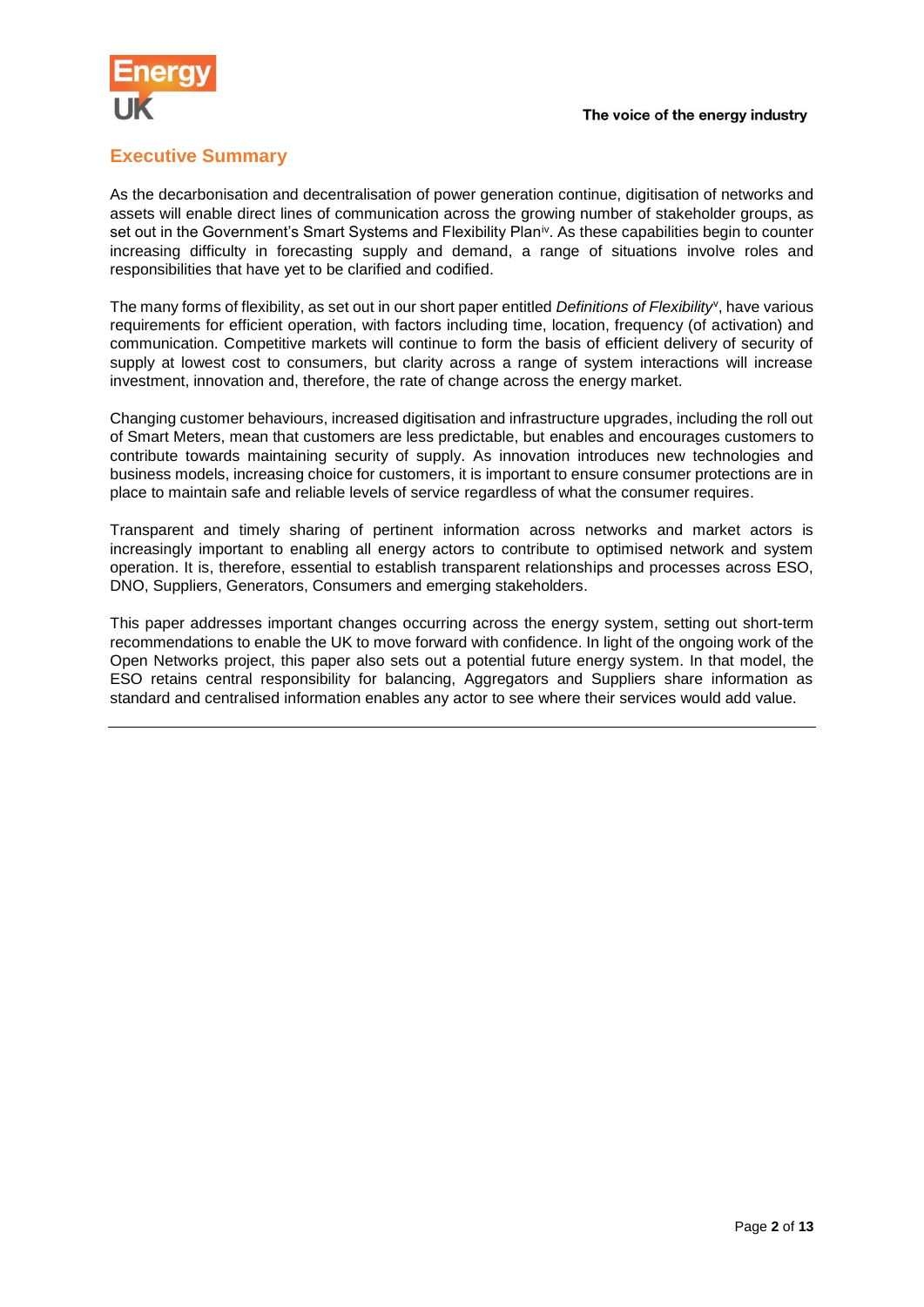

#### **Existing Definitions of Energy System Roles**

Throughout this paper we refer to a number of actors within the energy system as set out below.

Please note that these definitions are overarching, with a series of more specific energy system actors able to fall under one or more of these categories, and complex subcategories within many roles.

**Consumer** – An individual who receives energy from the grid.

**Prosumer** – An individual consumer who has the ability to both receive and supply energy to the grid.

**Customer** – Any business or consumer connected to the energy system.

**Supplier** – A supplier of gas or electricity through pipes and wires, as defined in the Electricity Act 1989 and Gas Act 1986, as well as in the 8 roles of a supplier defined in Ofgem's Open Letter on Future Supply Market Arrangementsvi.

Generator – A generator of electricity, under licence or exemption detailed in the Electricity Act 1989, acting in its capacity as a generator in Great Britain (GB) or Offshore, as defined in the Grid Code<sup>vii</sup>.

**Aggregator** – An organisation which collates various energy resources to create a single, larger flexibility asset, as set out in Ofgem's open letter on the design of arrangements to accommodate independent aggregators in energy markets<sup>viii</sup>. Aggregators can be independent organisations or market actors combining roles, such as Prosumers, Suppliers or Generators.

**Transmission Operator** (TO) – The organisation/organisations responsible for maintaining and monitoring transmission networks (pipes and wires)**.**

**Electricity System Operator** (ESO) – The body responsible for operating the GB energy system to ensure optimal flow of energy across the network. In GB this role is fulfilled by National Grid.

**Distribution Network Operators** (DNOs) – The organisations responsible for maintaining and monitoring distribution networks (pipes and wires) as defined by the Distribution Licence.

**Distribution System Operators** (DSOs) – An organisation that does not yet exist in GB, but is being developed as part of the Smart Systems and Flexibility Plan. These organisations would manage and maintain distribution-level energy systems, addressing local constraints in a way that the Electricity System Operator is currently unable to.

**Balancing Services Provider** (BSP) - In the European Union Internal Electricity Market, this is a market participant providing Balancing Services to its Connecting ESO or Contracting ESO.

**Balancing Responsible Party** (BRP) – A market participant, or its chosen representative, which is fiscally responsible for its imbalances.

Additional details of existing and developing roles in the energy system can be found in Annex 1.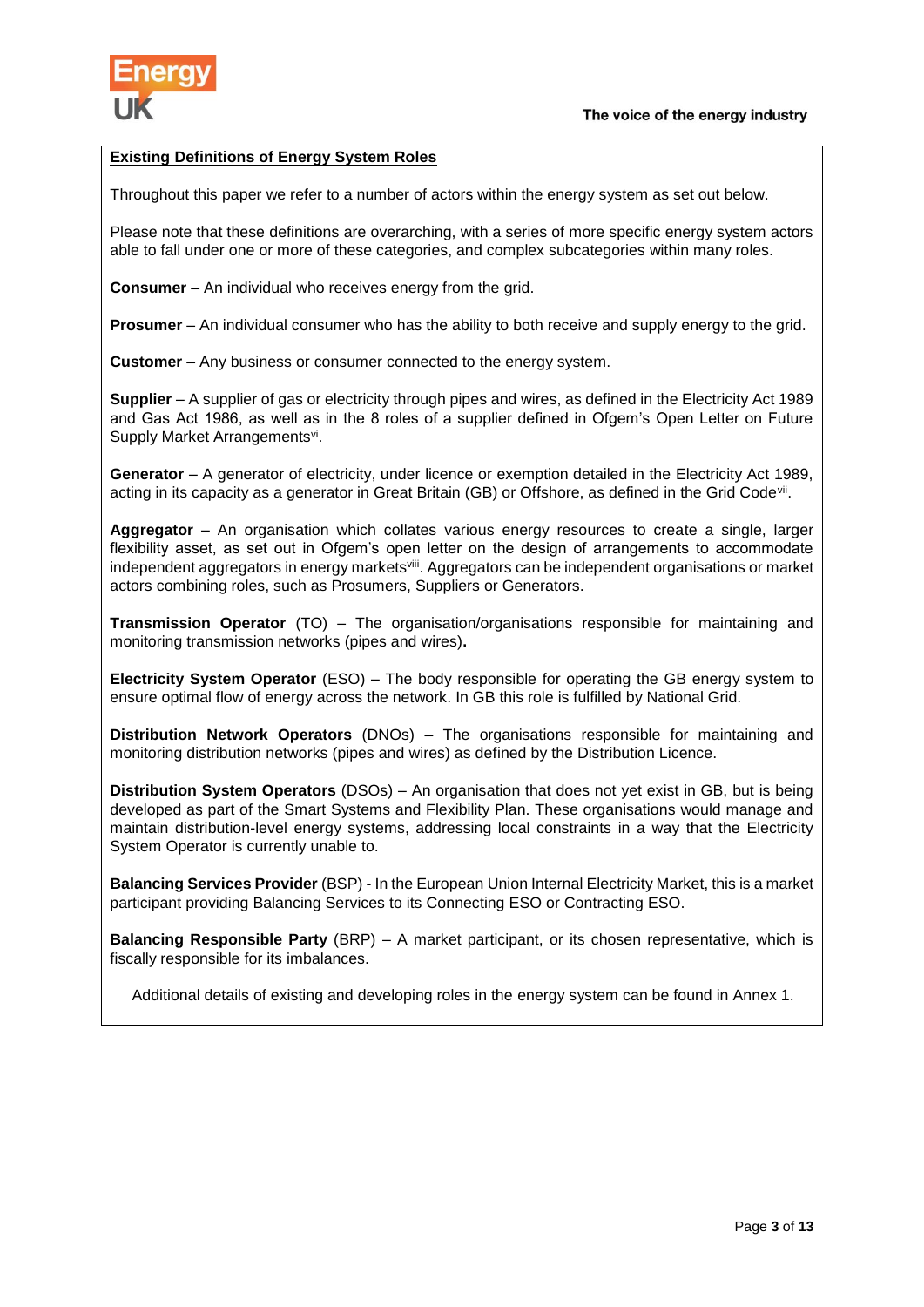

## **Consumer Interactions and Aggregation**

Changes to the energy system have resulted in an increasing number of new business models for providing energy services to customers, including the aggregation of customer assets to provide access to additional revenue streams. To maintain simplicity and clarity in contracts, there is a need for definition of some of the related interactions, particularly surrounding liability for imbalance and resolution of double-counting of supply between aggregator and supplier.

Aggregation is certainly not a new role in the energy industry, with Commercial & Industrial customers participating in Distributed Energy Resources (DER) programmes for around two decades, but as uptake of DER continues, the capabilities and business models for aggregation are evolving. DER including demand-side response (DSR) and small-scale energy storage or generation assets continue to gain popularity, complementing existing flexibility capabilities from pumped hydro and peaking plants.

For aggregation and bundled services to maintain market success, surrounding protections and arrangements will need to be established ahead of avoidable problems. As a matter of urgency, established consumer protections from other areas of the energy market should be expanded and adapted to ensure that, regardless of the business model, consumers are protected.

#### *Ensuring Continued Consumer Access, Choice and Protections*

To enable continued uptake of energy assets, including low carbon heat and transport, and smart controls, the UK must set out simple frameworks for customers using, generating or reselling energy. Customers should retain the right to refuse to participate in flexibility and still be given acceptable levels of service. Government and regulator are rightly working to ensure that customers are encouraged to participate in flexibility through rewards via reflective price signals<sup>ix</sup>.

Across the range of emerging energy services, Energy UK believes that the use of customer assets in aggregation or system management, for example in managed electric vehicle charging, should be a service option to which consumers can *choose* to apply. This makes it important to ensure that processes and obligations surrounding changing customer interactions with energy are accessible and understandable for customers.

A number of existing standards and codes for interactions with customers could be better aligned by central efforts to educate customers. The Each Home Counts review<sup>x</sup> is exploring adapting standards to apply to the increasing number of customer offerings; Smart Energy GB<sup>xi</sup> is educating customers on smart meter benefits; and, Power Responsive<sup>xii</sup> continues to educate new entrants as to what DER could mean for them. These efforts should be coordinated and bolstered by increased governmental support for public engagement.

Uncertainty is apparent when defining a customer able to inject power into the system via energy storage or on-site generation. This type of customer, referred to as a Prosumer when in a domestic or SME setting, should not be held responsible for abiding by generation licence conditions. Once a number of Prosumers are aggregated, they would be seen as a 'virtual power plant' and, as such, the Aggregator would be the actor required to follow licencing and codes in their operations.

Further to this, if a local energy community or a community energy scheme is established under existing legislation, organisers may need to set up separate entities to operate the generation, retail and network operation roles within their system. These complexities deserve further examination to ensure it is easy for customers and communities to contribute to the safety and security of the energy system, reducing costs for consumers.

#### *Attributing Imbalance Costs Appropriately*

Energy Suppliers are encountering increasing complexity as the potential number of actors able to create an imbalance increases. Suppliers are held responsible for imbalances between supply with demand if they purchase the wrong amount of energy based on forecasts of demand for their customers.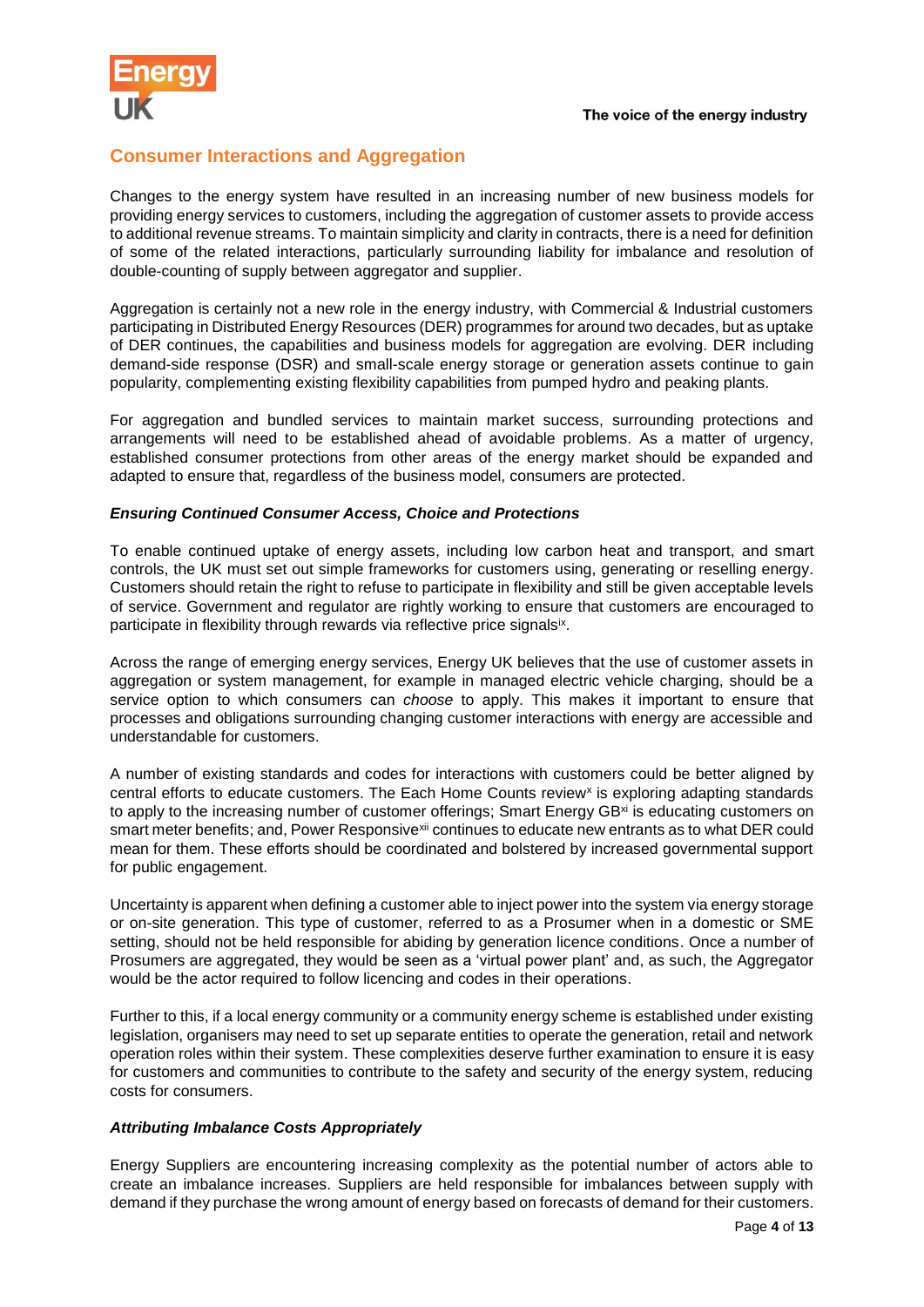

If customers participate in DSR, this activity may change their demand profile from forecasted energy usage and result in an imbalance of supply and demand.

It is important to system security that suppliers are notified when a customer enters a contract with an Aggregator and that aggregation events which affect the customer demand profile are flagged to suppliers as soon as possible, with an understanding of the importance of sharing this ahead of Gate Closure. Energy UK is aware of a general agreement across Suppliers and Aggregators, wherein the body responsible for an imbalance takes ultimate responsibility for imbalance costs. This agreement is currently based on good faith, with the supplier informed of DSR activities where possible and penalties fairly attributed.

This agreement will only go so far and should be codified in a way that enables Aggregators to maximise value for their customers whilst taking on responsibility for costs incurred in that process. The *Code of Conduct for Aggregation* being developed by the Association for Decentralised Energy is a positive step towards market clarity, but should be supported by comprehensive governance to ensure it is followed.

It is possible that a third party will cause an imbalance in other ways, a factor that will need to be addressed as it arises. It will be important to maintain an understanding of how new and existing activities, including those by a DNO or DSO, impact upon balancing costs to ensure that these are attributed appropriately across market actors, whilst ensuring full consideration of consumer interests and the requirements of maintaining secure and safe energy networks.

## **The Developing Role of Distribution-level Network and System Operators**

The Smart Systems and Flexibility Plan has directed the Open Networks project to develop recommendations on processes, market models and system structures to enable market activity and decrease network costs, reducing the impact of those costs on energy bills. A frequent comment across the various workstreams of the project is based on the need for greater provision of information from network and system operators.

In order to enable the most efficient transition to flexibility, DNOs should identify current and future operational needs to enable the development and testing of local arrangements for flexibility services, including how these interact with ESO activities. This work has already begun in trials being undertaken by UK Power Networks<sup>xiii</sup> and Centrica<sup>xiv</sup>.

As we transition to incorporate DSOs into the energy system, the future role of the DSO should be to: Aid the ESO is maintaining security of supply; realise the value of flexibility for consumers; enhance information provision; act as neutral facilitator of competitive markets; and, remove barriers to market entry. Additional responsibilities, obligations, and separation of DNO and DSO functions are not yet defined but will need alignment with existing principles and progression via a full industry consultation, to be reflected in future DSO licencing.

#### *Information Provision, Coordination and Collaboration across Network and System Operators*

As has been raised by Government's Panel of Technical Experts (PTE), data available to the ESO and wider industry from the distribution level is today relatively poor, requiring urgent remedy<sup>xy</sup>. It is, therefore, important that monitoring capabilities and smart network assets be encouraged as part of the developing RIIO-2 price control in order to ensure capabilities are improved in a timely manner.

As an increasing share of generation connects at distribution level, one major operational challenge for the ESO will be maintaining overall system security. National Grid has taken steps to address this lack of information, but will need increased access to data as time goes on<sup>xvi</sup>. Scarcity of system services may become more acute in future, necessitating new operational arrangements between ESO and DSOs to unlock the capabilities of DER and maintain security on distribution and transmission networks.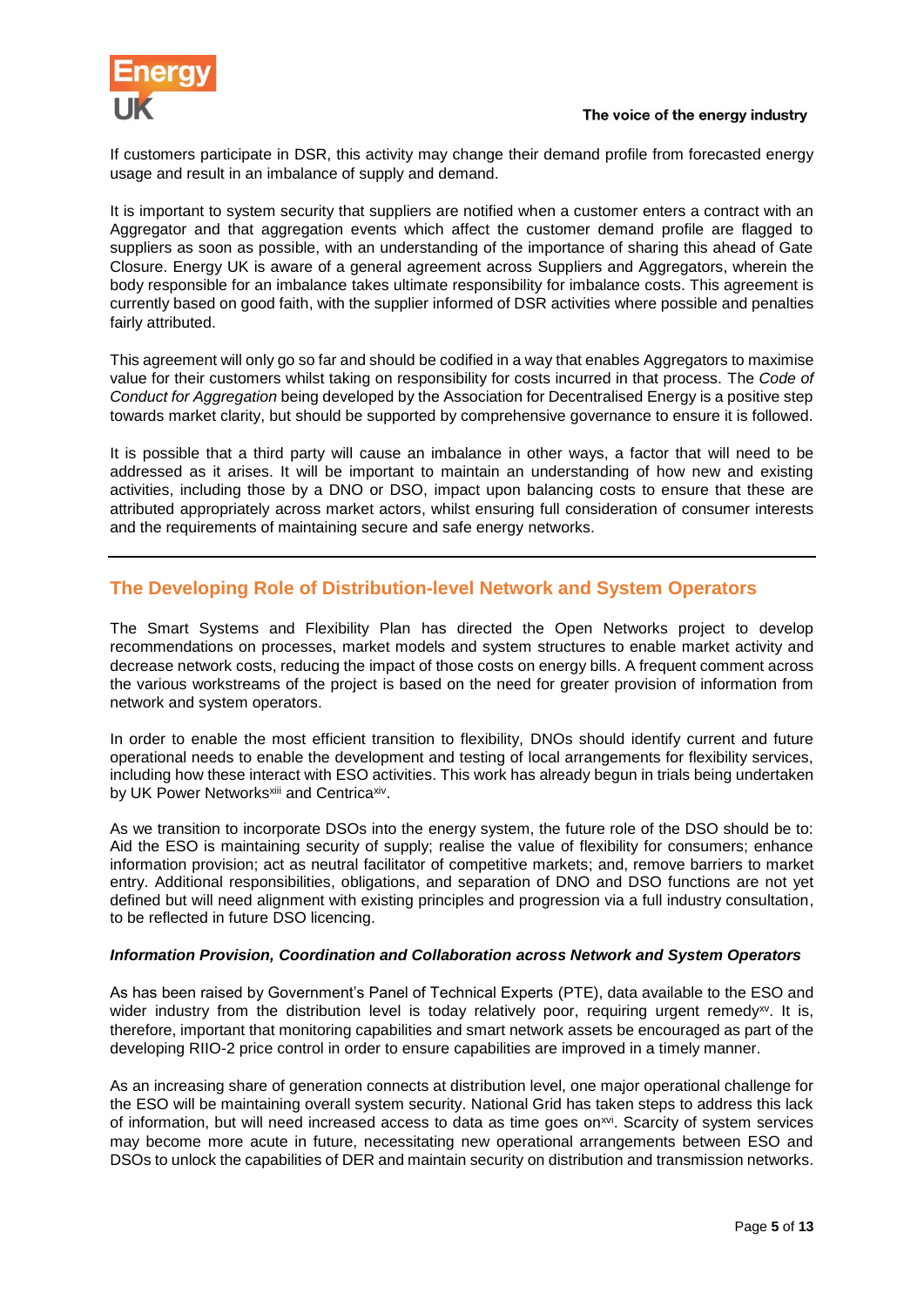

Where possible the ESO and DSOs should provide visibility of all flexibility providers connected to their operational region and timely information about market actors' deployment of flexible assets such as energy storage or large-scale generation assets and network operator deployment of smart network assets. Visibility will help the ESO maintain security of supply, lessen demand forecast errors and limit increases in reserve margins increasing the overall cost-efficiency of the system.

Smart network assets should enable greater access and connection for flexible assets and enhance the optimal management of network assets. These assets should not be used to participate in competitive markets, in line with the recommendations of Council of European Energy Regulators (CEER). Greater monitoring and management capabilities should be expected and incentivised across applicable networks where they provide the best outcome for consumers.

As detailed later in the paper, Energy UK believes that the ESO should retain overall responsibility for national system security. Information on the activity of DSO, DNO, market participants and flexibility assets being operated in any local markets should, therefore, be provided to the ESO on a consistent basis, including details of pricing and volumes produced and consumed. This should result in the ESO holding greater ability to provide accurate price signals and efficiently procure appropriate services.

#### *Information Provision and Collaboration between Flexibility Providers and Network Operators*

In order to make efficient use of the increasing number of energy resources capable of offering flexibility of supply or demand, levels of transparency of information between flexibility providers and system operators will require significant improvement. It would be beneficial to all energy actors to increase the amount of information available from network operators at distribution and transmission levels in terms of available capacity, areas of potential or existing constraints and pending connections.

Increased transparency at a more granular level will enable market actors to identify where their services or investment would be valuable to the system and hence, aid in identifying commercial viability. In turn, this will enable ESO/DSOs to attract flexibility in an economic manner and increase the overall economics and efficiency of the network business.

The ESO and DSOs will be responsible for providing standardised and timely information and support to market participants regarding their respective network levels. As neutral facilitators, they should ensure that DNOs and TO provide connections in a timely manner, assessing flexibility services and communicating system needs in the connections process. They must act in a transparent and nondiscriminatory manner when addressing network constraints, including in terms of user-friendly statement of works on longevity, necessity and type of solution being deployed.

The range of potential DER applications hold differing requirements dependent on their intended outcomes, for example: location may be important; the notice period to initiate the DER may be variable; the duration and frequency of service events will impact availability. Whilst some DER may be better suited to certain uses, others can supply multiple uses; as a result, there may be conflicts or synergies for the ESO in managing their deployment. There is a risk that this will grow in complexity as the future energy system develops, particularly as potential DSOs models are developed.

To avoid conflicts and duplication, DNOs and, in future, DSOs should have visibility of the capabilities of DER on their networks, which will, in part, be enabled by increased communications across network and system operators. When the ESO wishes to access these resources, the DNO / DSO / relevant third party should facilitate the use of these assets in a way that benefits the national system and the flexibility provider.

As smart meter deployment continues and a range of communication technologies are deployed by flexibility providers, it is important that the DNO, TO, ESO and future DSOs are capable of managing, evaluating and reacting appropriately to a much more granular level of information. This being said, it is vital to the protection of consumers' privacy that smart meter data shared outside of the Data Communications Company (DCC) and relevant supplier is anonymised and aggregated.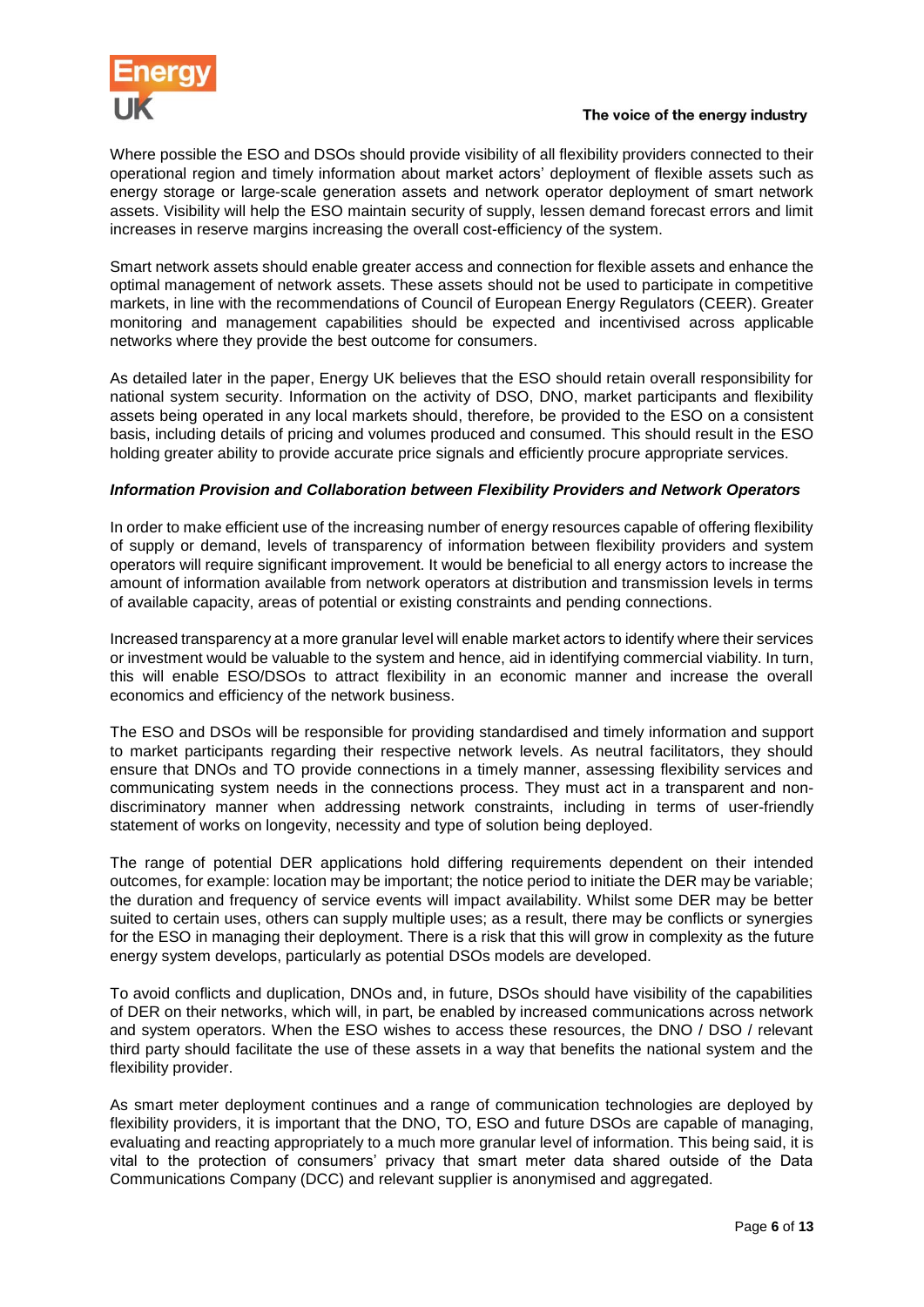

#### *Neutral Facilitation of Local Energy Markets*

A core function of a neutral market facilitator is that, as is the case in existing regulations, it and its subsidiaries neither own or operate market assets nor take any other commercial interest in the market outcome. In order to ensure that neutral market facilitation is a core function of a DSO and not simply a principle, existing licence arrangements preventing DNO, TO or ESO ownership or operation of generation assets, which will soon be inclusive of energy storage, should be extended to the DSO.

Ownership or operation of a 'virtual power plant' in the form of aggregated energy assets should be considered in the same light as equivalent to generation asset ownership, as increasing levels of digitisation will result in similar capabilities. Ongoing innovation trials in this area will should be enabled to continue only where a third party takes on ownership and operation of assets, and where that third party is required to bid the assets into a competitive market for flexibility.

As was set out by the CEER in recent guidance to regulators on flexibility use at distribution levelxvii neither the ESO, nor DSOs should be active as commercial service providers. As set out in existing Energy UK positions on this topic<sup>xviii, xix</sup>, to ensure the development of successful competitive markets addressing localised constraints, clarity is required on what commercial activities DNO and DSO are able to participate in. The separation of commercial activities must be approached in a manner that ensures the best outcomes for consumers, with full consideration of efficient delivery of system security at lowest cost.

To ensure that markets are coordinated across the country, the ESO will need to act as a coordinator of system operators. It is important that DNOs and DSOs reflect the independence and neutrality at the core of the ongoing evolution of the ESO. These defining aspects of the transition should be reflected for system and network operators across distribution and transmission networks going forwards.

Many of the surrounding requirements of neutral market facilitation are established under principles of full transparency and non-discrimination for National Grid as the ESO. The current arrangement is set out in *Electricity Transmission Licence Standard Condition C16 - ESO Balancing Services* and this will need to be adapted for DSOs.

The need for a whole electricity system approach to continue, as defined in National Grid's *Facilitating Whole Electricity System Outcomes*, means that the ESO will need to retain the ability to coordinate the entire system, including crossing over the border to resolve distribution impacts. The same principles are core to National Grid's Product Strategy, which is updating and improving available services to reflect changing needs of the entire system. ESO services and processes need to be reflected in any markets established by DSOs and prioritised in practice to avoid additional complexity.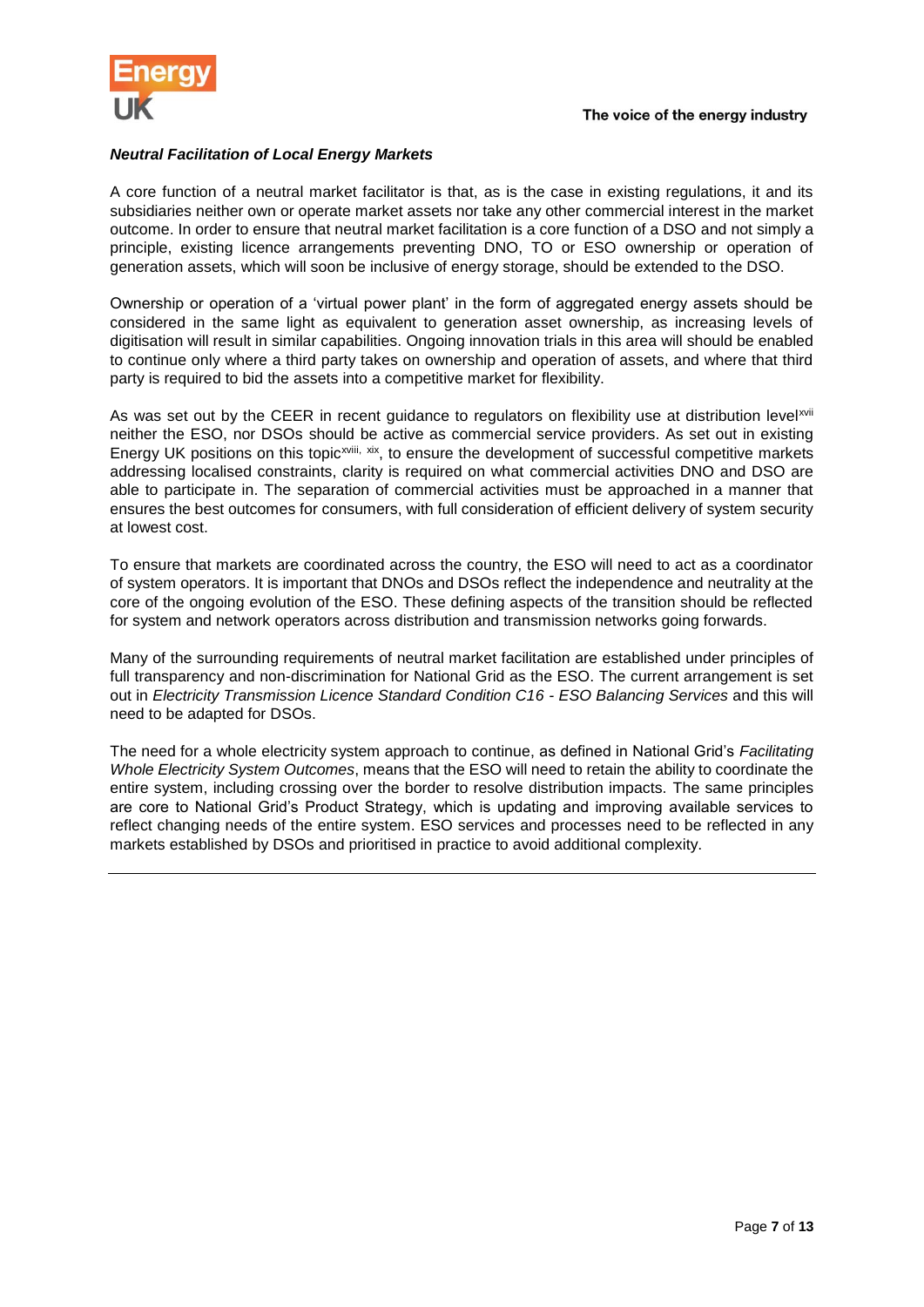



## **Future Roles & Responsibilities in the GB Energy System**

When examining the future energy system, Energy UK believes:

- $\triangleright$  A Whole System Approach is vital to a successful model, reflective of the need for ESO coordination of actions to maintain system security at lowest cost to UK consumers;
- $\triangleright$  Incorporating simplicity, transparency and technology neutrality across the design of a future system are core to continued competition, efficiency and market participation;
- $\triangleright$  Evolving existing arrangements, rather than pursuing fundamental reforms, is the most sensible approach to developing models for system operation.

The above outline sets out a potential system operation model based on Energy UK member opinions, established in the discourse initiated by the Open Networks project. The Open Networks project provides a useful forum for exploration of a number of options for the future of distribution-level activities. The *Future Worlds* Consultation<sup>xx</sup> has further explored the interactions across potential future systems, initiating broader discourse across the energy industry.

The above model, Model X, draws upon a number of Future Worlds models, some of which are directly referenced below, whilst emphasising the importance of the retaining centralised responsibility for whole system coordination. This makes the model closer in approach to *Model D: ESO Coordinates*.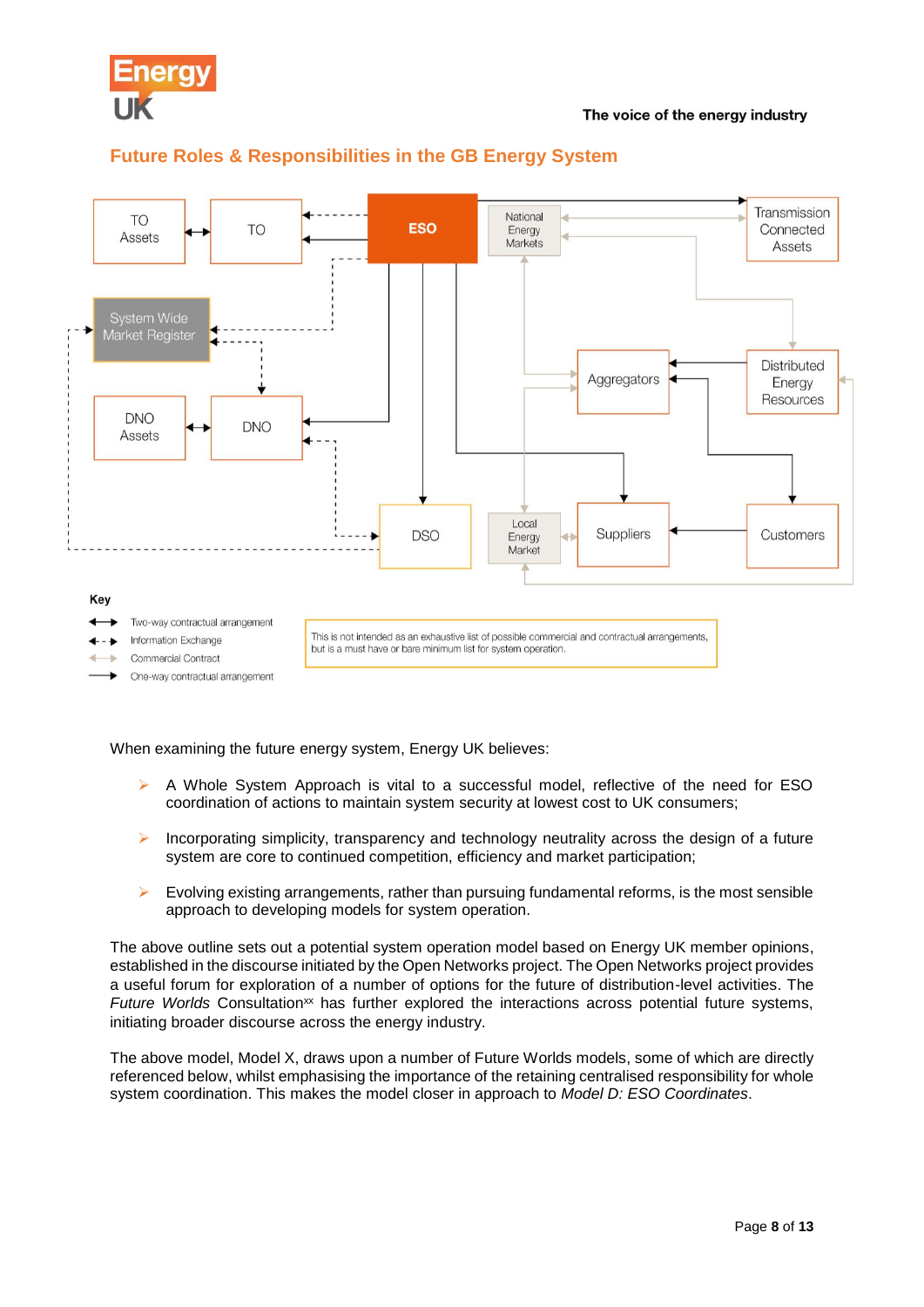

#### *Whole Electricity System Coordination*

It is the opinion of Energy UK that the ESO should retain overall responsibility for national system security to ensure no operational conflicts. More specifically, the ESO should hold responsibility for national balancing, frequency control and system restoration across the whole network. DSOs may take a more active role in congestion and voltage management across their operational areas. Model X, therefore, pulls upon *Model B: Joint Procurement*, offering DSO and ESO direct access to relevant markets for the provision of flexibility.

The ESO in this world must continue to hold the ability to call upon DNO and TO assets to address a national balancing issue, but the surrounding communications capability will need to be further developed to ensure that any DSO actions are not in conflict with national balancing activity. DSOs will act as an extension of the ESO in the role of neutral market facilitator, operating technology neutral markets reflective of the needs in their respective region of operation.

Both ESO and DSO activities should consider the entire range of options available to meet network requirements through a coordinated approach. This can range across network investment, distributed energy resources and small, medium or large-scale generation services. It is important to ensure that regional requirements and resulting investment and procurement processes are assessed holistically throughout the entire network. The Open Networks Project, expansion of the Network Options Assessment process and ongoing development of the RIIO 2 Price Control are critical to this.

It is still uncertain what approach to DSO relationships would be the most beneficial to consumers, in terms of independence from and interactions with DNO and ESO. It may be that the most efficient way to ensure overall system security is to extend the remit of the ESO to distribution level to remove the need to coordinate activities across a range of DSOs. Alternatively, it may be more efficient for the ESO to contract out responsibility for specific areas of third-party system operation. If DSOs are separate entities, wholly independent from the ESO, there will need to be a comprehensive set of requirements governing the relationship between system operators.

#### *Incorporating Simplicity and Transparency*

Future Worlds' *Model E: Flexibility Coordinators* also contributes to this model in the form of a central platform for accessing information on markets, which will be vital to ease of access and enabling revenue stacking for market actors.

The Open Networks Project is examining the best methods of disseminating information on the state of the network as part of *Workstream 1, Product 8: System Wide Resource Register and a Reinforcement Register*. For optimal market operation, an additional interface will be needed to present market information and coordinate ease of access to transparent information. This will become increasingly important as reflective price signals result in a wider potential range of services.

As markets develop to address local constraints it would be beneficial for a System Wide Market Register to contain information on where each market operates, what services are included and where to access tenders. This will allow for DSOs to use their own market platforms whilst ensuring that all markets conform to a minimum standard of accessibility and transparency. The efficiency of this platform will directly impact on the ability of market actors to navigate markets with ease.

#### *Evolution Over Revolution*

As set out in *Energy UK Positions Regarding the Move to DSOs<sup>xxi</sup>, evolving existing arrangements,* rather than pursuing fundamental reforms, is the most sensible approach to developing models for system operation. As we transition to a smart flexible energy system, existing responsibilities found in the Grid Code and Distribution Code will need to be maintained and expanded upon.

This approach allows for the model to 1) align with the increased independence of the ESO seen at Transmission level; and 2) allow for an examination of a range of options for DSO governance,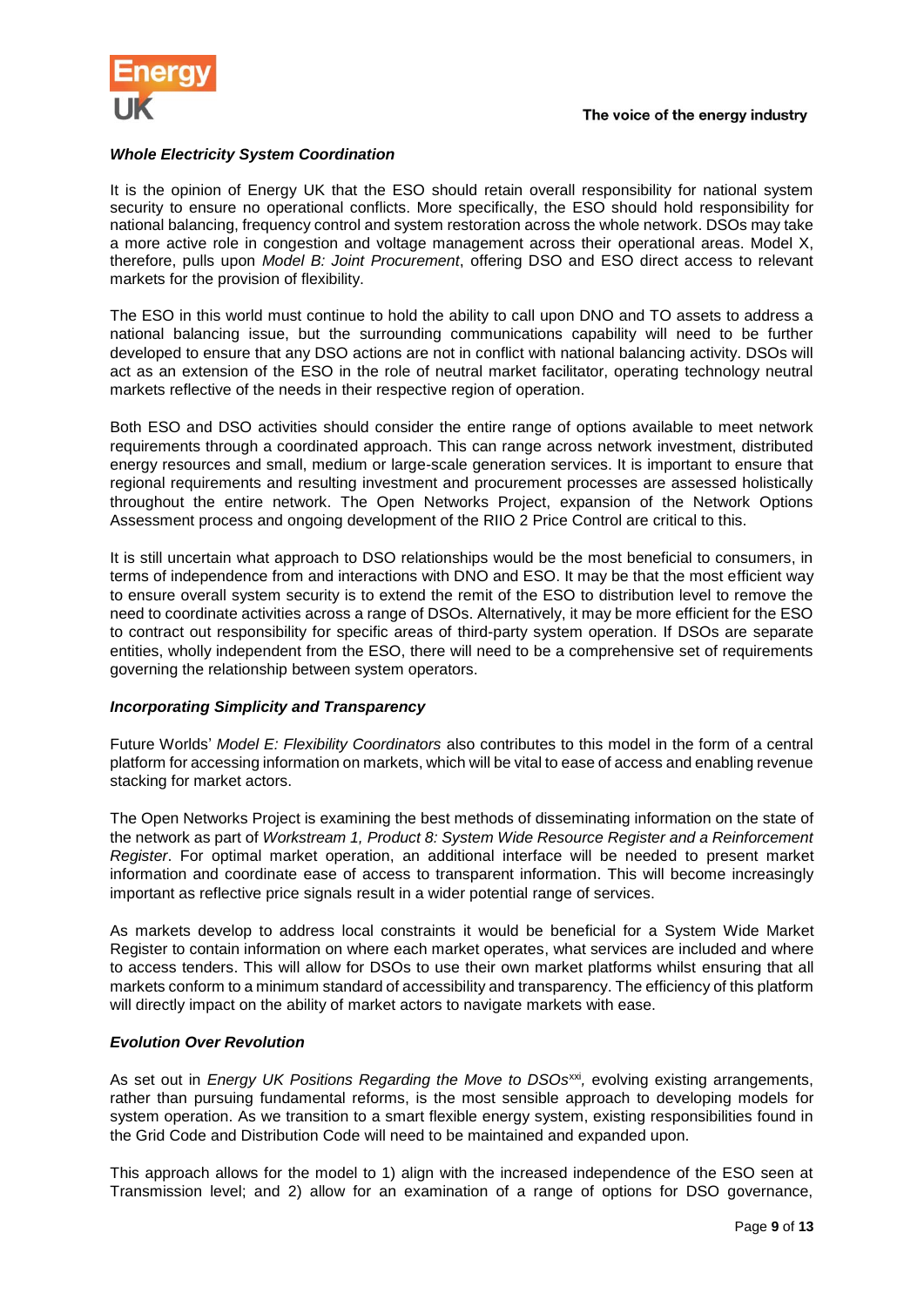

enhancing the ability to find the best solution for consumers. A core difference of this approach is that a DSO role is not automatically assumed to be an extension of existing DNO functions or organisations.

The Future Energy System will hold an increasing number of new market actors including local energy communities, Electric Vehicle Fleet Operators and other as-yet-undefined participants. This democratisation of energy and broader market access should be enabled where appropriate, as long as these actors are held to the same standards of service and connection requirements as others. Local energy communities would, for example, be expected to meet existing requirements for Suppliers, DER and Aggregators where relevant.

To be effective, modelling future system operations and the further development of distribution-level system management by Ofgem should be underpinned with principles that align with the ESO forward plan and with recommendations from CEER. Ensuring that ESO, TO, DNO and DSO alike are contributing to national efforts to run a secure and low-cost energy system by facilitating and not participating in markets will be core to continued investment across the system.

For local markets to be incorporated effectively, these will need to be aligned with National Grid services. Further to this, the ideal arrangement would see all contracted services displayed in a publicly accessible centralised interface displaying a range of system information including existing capacity and constraints, reinforcement plans and developing connections. This type of system will enhance market accessibility, as well as sending clear signals to investors about where there is value in the GB market.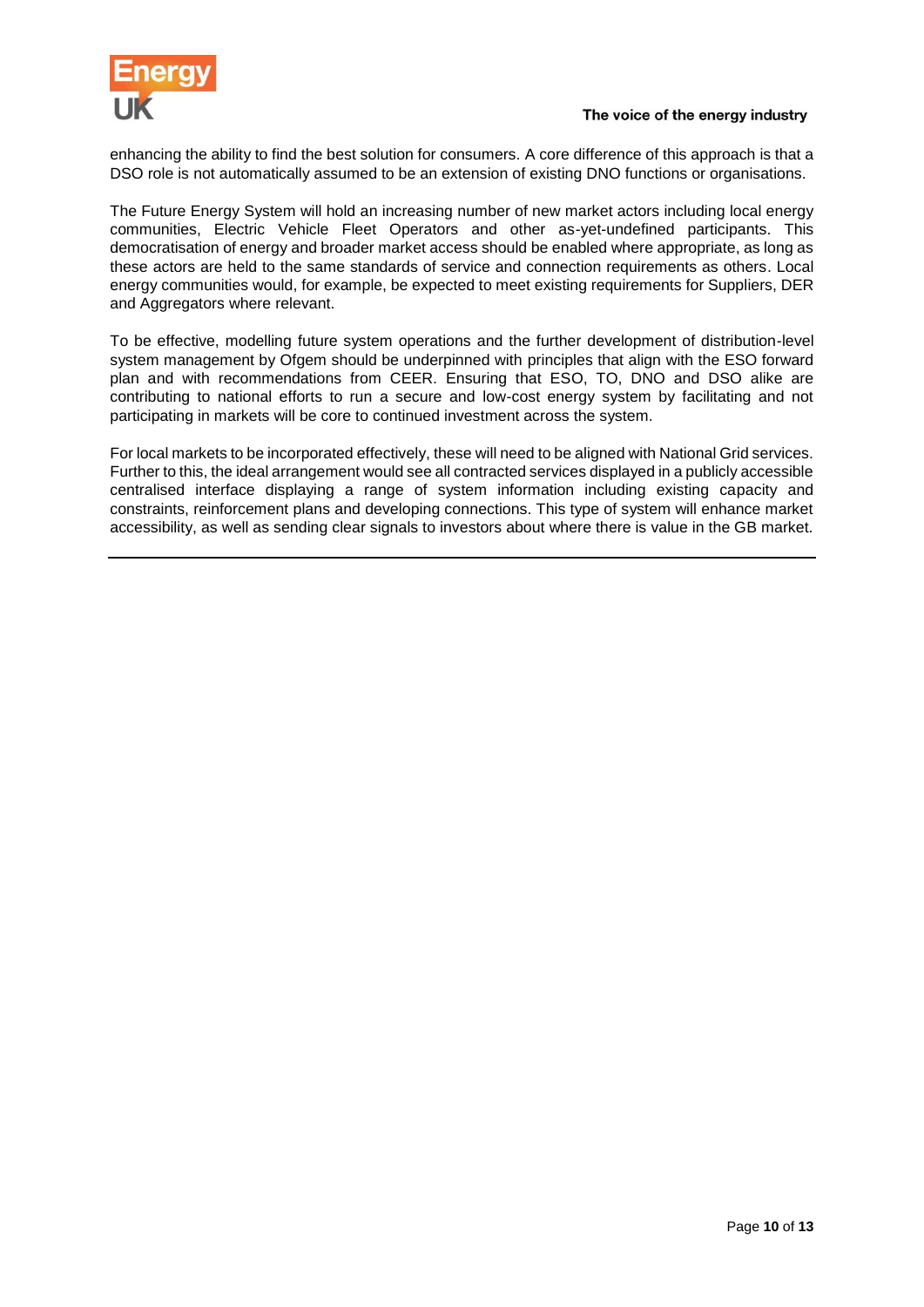

## **Conclusion**

The existing advantages of the GB energy system and its competitive markets afford us the unique opportunity to create an accessible, flexible and secure model of system and market operation at lowest cost for the consumer. Prioritising the integration of information technology will enable far greater coordination of assets and efforts. Providing clear price signals via technology neutral markets will then enable the future energy system to develop in ways which deliver the greatest value to consumers.

Ongoing trials of markets for flexibility are testing the requirements of the necessary levels of transparency and accessibility required for successful markets, and will need to be integrated with a coordinated national system that ensures ease of access. There should be a coordinated approach to the level of information, terminology and type of services set out on each of these markets to allow simple integration with a centralised information hub.

As set out in this paper, to ensure safe and secure operation of the energy system, we must ensure that robust competitive markets are enabled by greater levels of transparency and cooperation across a range of networks actors. These principles are core to recent changes made to the role of National Grid as the ESO and should further drive the development the GB energy system.

Energy UK will continue to engage with a range of industry workstreams pursuing changes set out in this paper and will build upon these positions in the *Future of Energy* papers set to be released at the end of 2018xxii. Those papers will examine the changing energy system and set out the key decisions that need to be made towards 2030 to ensure the best outcome for consumers.

- iv <https://www.gov.uk/government/publications/upgrading-our-energy-system-smart-systems-and-flexibility-plan>
- <sup>v</sup> <https://www.energy-uk.org.uk/publication.html?task=file.download&id=6625>
- vi [https://www.ofgem.gov.uk/system/files/docs/2017/11/future\\_supply\\_market\\_arrangements\\_-\\_call\\_for\\_evidence.pdf](https://www.ofgem.gov.uk/system/files/docs/2017/11/future_supply_market_arrangements_-_call_for_evidence.pdf)
- vii <https://www.nationalgrid.com/uk/electricity/codes/grid-code?code-documents>

- xi <https://www.smartenergygb.org/en>
- xii <http://powerresponsive.com/>

l

xxi <https://www.energy-uk.org.uk/publication.html?task=file.download&id=6626>

<https://www.energy-uk.org.uk/press-releases/412-2018/6646-creating-a-consumer-centric-future-of-energy.html> <https://www.recc.org.uk/scheme/consumer-code>

iii <https://www.theade.co.uk/news/ade-news/ade-demand-side-response-code-of-conduct-consultation>

viii[https://www.ofgem.gov.uk/system/files/docs/2017/07/ofgem\\_s\\_views\\_on\\_the\\_design\\_of\\_arrangements\\_to\\_accomodate\\_inde](https://www.ofgem.gov.uk/system/files/docs/2017/07/ofgem_s_views_on_the_design_of_arrangements_to_accomodate_independent_aggregators_in_energy_markets.pdf) [pendent\\_aggregators\\_in\\_energy\\_markets.pdf](https://www.ofgem.gov.uk/system/files/docs/2017/07/ofgem_s_views_on_the_design_of_arrangements_to_accomodate_independent_aggregators_in_energy_markets.pdf)

ix [https://www.ofgem.gov.uk/publications-and-updates/reform-electricity-network-access-and-forward-looking-charges-working](https://www.ofgem.gov.uk/publications-and-updates/reform-electricity-network-access-and-forward-looking-charges-working-paper)[paper](https://www.ofgem.gov.uk/publications-and-updates/reform-electricity-network-access-and-forward-looking-charges-working-paper)

<sup>x</sup> <http://www.eachhomecounts.com/>

xiii [https://www.ukpowernetworks.co.uk/internet/en/news-and-press/press-releases/UK-Power-Networks-gives-major-boost-to](https://www.ukpowernetworks.co.uk/internet/en/news-and-press/press-releases/UK-Power-Networks-gives-major-boost-to-flexible-renewable-energy.html)[flexible-renewable-energy.html](https://www.ukpowernetworks.co.uk/internet/en/news-and-press/press-releases/UK-Power-Networks-gives-major-boost-to-flexible-renewable-energy.html)

xiv <https://www.centrica.com/innovation/cornwall-local-energy-market>

xv

[https://assets.publishing.service.gov.uk/government/uploads/system/uploads/attachment\\_data/file/625885/PTE\\_Report\\_2017.p](https://assets.publishing.service.gov.uk/government/uploads/system/uploads/attachment_data/file/625885/PTE_Report_2017.pdf) <u>[df](https://assets.publishing.service.gov.uk/government/uploads/system/uploads/attachment_data/file/625885/PTE_Report_2017.pdf)</u>

xvi <https://www.electralink.co.uk/2018/08/dataset-will-help-national-grid-join-dots/>

xvii <https://www.ceer.eu/1519>

xviii <https://www.energy-uk.org.uk/publication.html?task=file.download&id=6626>

xix <https://www.energy-uk.org.uk/publication/409-discussion-papers-and-letters/discussion-papers-and-letters-2018.html>

xx <http://www.energynetworks.org/electricity/futures/open-networks-project/future-worlds/future-worlds-consultation.html>

xxii <https://www.energy-uk.org.uk/press-releases/412-2018/6646-creating-a-consumer-centric-future-of-energy.html>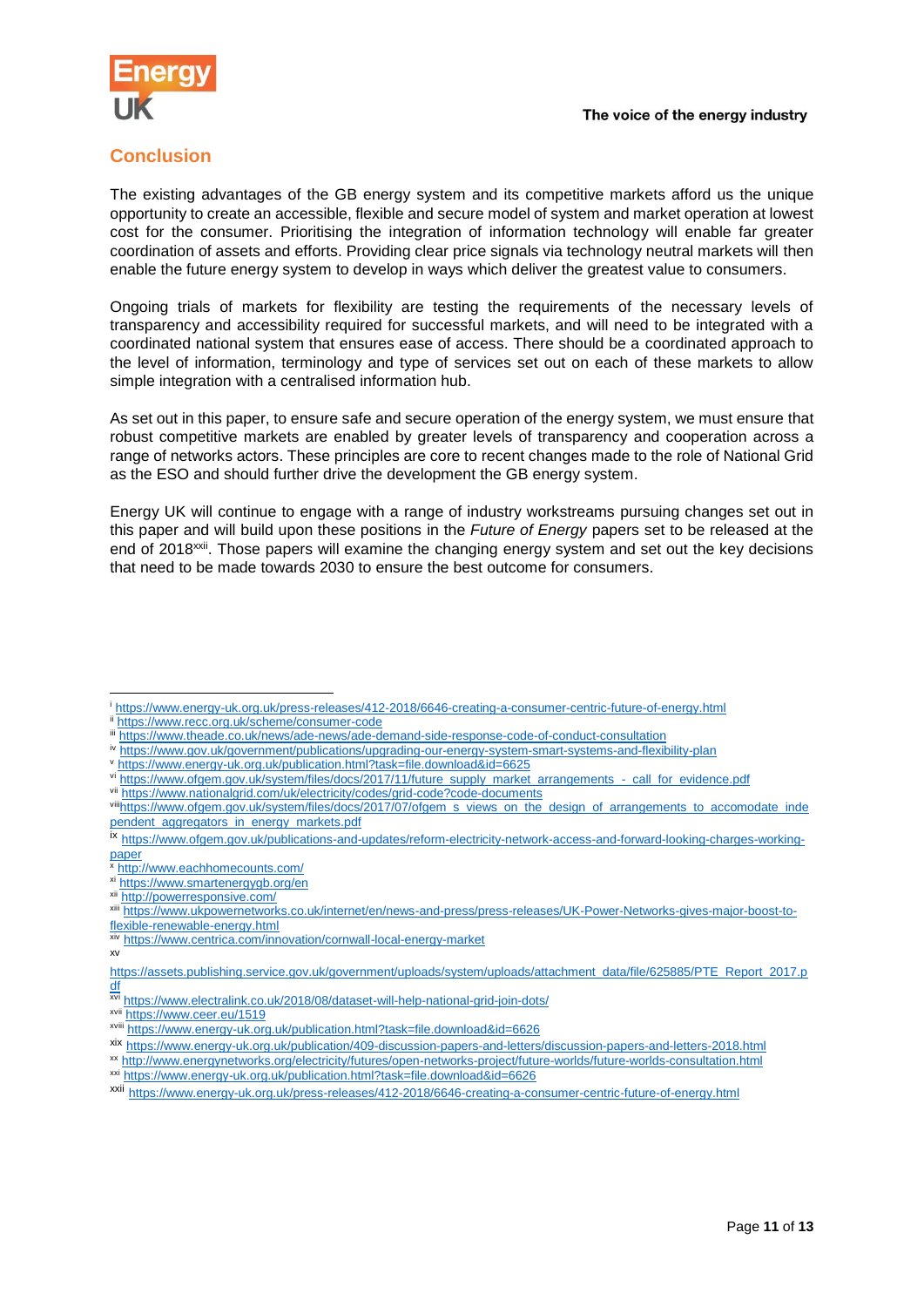## **ANNEX 1: Existing Energy System Relationships**

The energy system has a series of defined interactions with clear responsibilities that need to be understood in order to examine how these are changing. Each of the actors in the existing system have a role to play in ensuring that the energy we generate is able to reach the end user when it is needed.

#### *Consumer*

Arguably the most important actors in the energy system are the consumers, for whom access to electricity has become an expectation and a right over the past 100 years. There are approximately 65 million consumers in the UK and 27 million households, each of which add to demand on the system in their own way. Consumers have different patterns, different needs and different preferences based on a large range of variables, but as long as their needs are reasonable they must be met by the system.

#### *Customer*

Any business or consumer connected to the energy system can be classed as a customer, but this group includes a wider range of actors than consumers. Some customers require a specific connection to the network due to increased demand, including businesses expecting a high requirement for energy. Other customers are able to feed into the grid thanks to onsite generation, altering their demand pattern and their needs from the system. The variety within customers is broader than within consumers, resulting in a number of subcategories, including but not limited to Industrial & Commercial, Small to Medium Enterprises and prosumers.

Prosumers are becoming more common as increasing numbers of people invest in domestic energy assets like rooftop Solar PV, electric vehicles, energy storage and low carbon heating assets. As uptake continues, it is important that the energy system adapts to integrate these assets and reflect the changing needs of users.

Industrial & Commercial (I&C) customers have begun to offer DSR to the system, typically via an aggregator, thanks to their size and ability to shift some of their activity to other times. This time-based flexibility is complemented by the addition of on-site generation and storage, which can be used to either power the processes of the business or feed into the grid at times of stress. Offering services such as these is reducing the energy bills of an increasing number of businesses in the UK, as well as reducing the cost of maintaining and reinforcing energy networks by lowering peaks in demand.

#### *Supplier*

Suppliers of gas and / or electricity are defined in the Electricity Act 1989 and Gas Act 1986, as well as in the 8 roles of a supplier defined in Ofgem's Open Letter on Future Supply Market Arrangements. Suppliers are the retail face of the energy industry, holding the relationship with end consumers and more often than not being mistaken as representing the entire industry.

Suppliers contract for energy ahead of time based on the expected demand patterns of their customer base and are held responsible for imbalances if they don't buy enough, or buy too much, power at any given time. Competition in the supply market continues to grow, with over 65 suppliers active in the market as of writing, from the small and new to the long-established and nationwide.

#### *Generator*

Generators are those organisations in the energy system who actually produce the power to be transported across the network. These actors inject energy into the network system as defined by the Electricity Act 1989 and Gas Act 1986, as well as the Generation Licence, which covers actors capable of generating over 5MW. Generators historically had a relationship with the TO, as this was where most generation was connected to the network. This is changing as DER investment increases, resulting in more generation assets feeding directly into distribution networks, requiring connection agreements and relationships with the relevant DNO.

#### *Aggregator*

An Aggregator often acts as a gateway between customers and the energy system, organising a range of energy resources to create a single flexibility asset. Aggregators navigate the complexities of energy markets on behalf of their customers, identifying ways to add value to the grid and open up revenue streams for their customers. Those I&C customers offering flexibility to the system are often unable to offer enough resource to be of value to the ESO on their own due to the complexity of requesting a